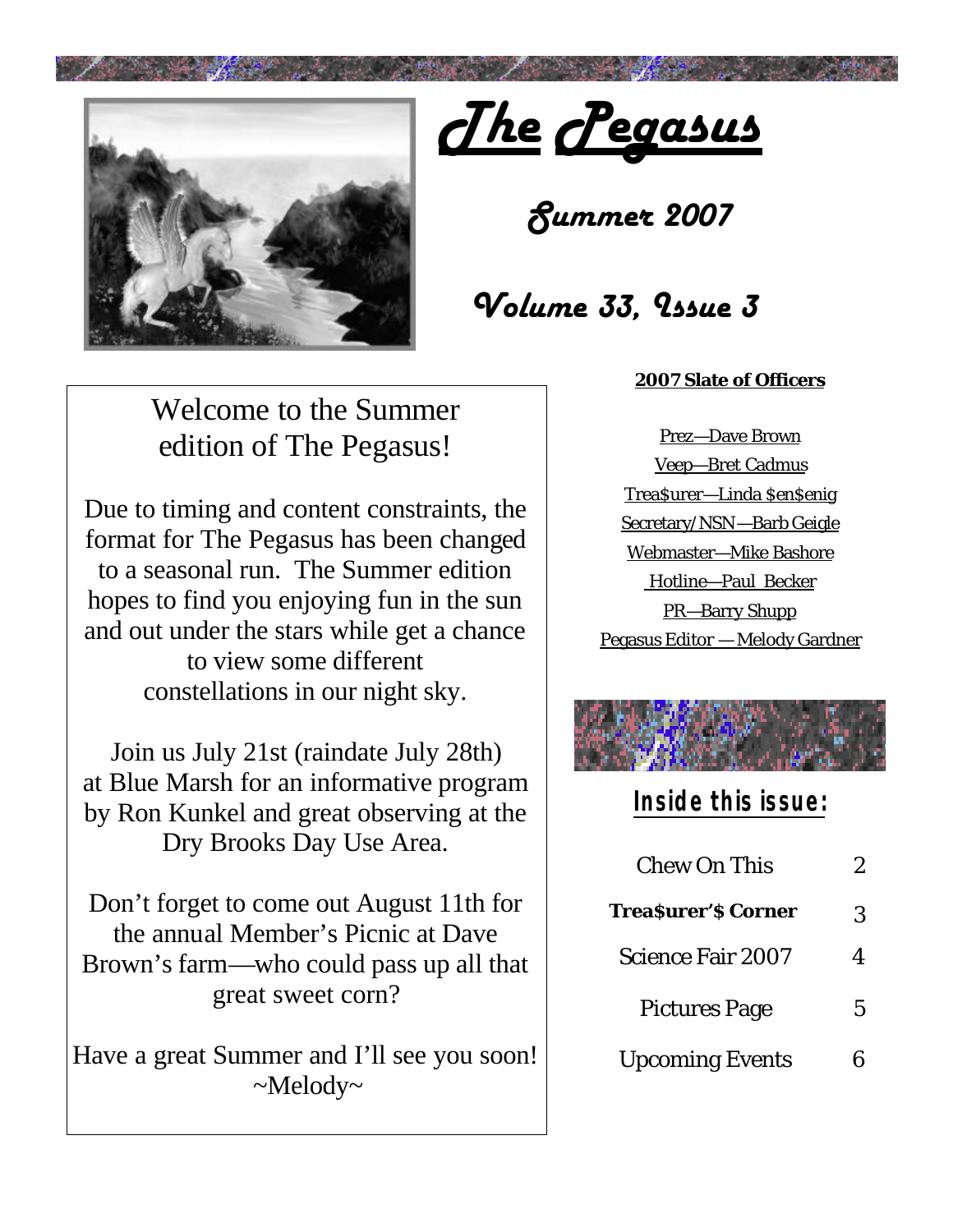O

 $\overline{\mathbf{u}}$ 

 $\overline{\Pi}$ 

 $\overline{\mathsf{I}}$ 

П

Π

 $\mathbb I$ 

 $\overline{\Pi}$ 

Π

 $\overline{\Pi}$ 

Π

0 П

O

Π  $\overline{\Pi}$ 

Π

 $\overline{\Pi}$ 

 $\overline{\Box}$ 

0

Ш

Π Π

┃

Ш Π

П

 $\mathbb I$ 

 $\overline{\Pi}$ П

П

Π Π

П  $\overline{\Pi}$ 

Π Π

 $\overline{\Pi}$  $\overline{\Pi}$ 

 $\overline{\Pi}$ 

D

 $\begin{matrix} \end{matrix}$ 

 $\mathbb I$  $\overline{\mathsf{I}}$ 

 $\mathbb I$  $\Box$ 

 $\overline{\mathbf{u}}$ 

 $\Box$  $\Box$ 

 $\overline{\mathbf{u}}$ 

 $\Box$ 

 $\overline{\mathsf{I}}$ 

 $\mathbb I$ 

 $\overline{\mathsf{I}}$  $\Box$ 

┃

 $\mathbb I$  $\mathbb I$ 

 $\mathbb I$ 

 $\mathbb I$ 

 $\mathbb I$ 

 $\overline{\mathbf{u}}$ 

 $\Box$  $\Box$ 

 $\mathbb I$  $\Box$ 

 $\overline{\mathbf{u}}$ 

 $\mathbb I$  $\mathbb I$ 

 $\overline{\Pi}$ 

 $\mathbb I$  $\overline{\mathbb{I}}$ 

 $\overline{\mathbb{I}}$ 

 $\overline{\mathbb{I}}$ 

I  $\mathbb I$ 

 $\overline{\mathbf{u}}$ 

 $\overline{\Pi}$  $\mathsf I$ 

 $\mathsf I$  $\overline{\mathbb{I}}$ 

 $\mathbb I$  $\overline{\mathbb{I}}$ 

 $\overline{\Pi}$  $\overline{\mathsf{I}}$ 

ப

## **Chew on This** A NASA Space Place Article

The Mars robotic rovers, Spirit and Opportunity, are equipped with RATs, or Rock Abrasion Tools. Their purpose is to abrade the surface patina off the Mars rocks so that the alpha x-ray spectrometer can analyze the minerals inside the rocks, rather than just on the surface.

I But future robotic missions to Mars will be asked to go even further below the surface. Scrapers and corers will gather rock samples of substantial size, that, in order to be analyzed by a spectrometer, will need to be Ш crushed into a fine powder. П

Crushing rocks on Mars? Now there's a problem that brings to mind a multitude of possible approaches: Whack them with a large hammer? Squeeze them until they explode? How about just chewing them up? It was with this latter metaphor that the planetary instrument engineers struck pay dirt—so to speak.

Thanks to NASA's Planetary Instrument Definition and Development Program, a small group of NASA engineers came up with the Mars Rock Crusher. Only six inches tall, it can chew the hardest rocks into a powder.

The Mars Rock Crusher has two metal plates that work sort of like our jaws. One plate stays still, while the other plate moves. Rocks are dropped into the jaw between the two plates. As one plate moves in and out (like a lower jaw), rocks are crushed between the two pla tes. The jaw opening is larger toward the top and smaller towards the bottom. So when larger rocks are crushed near the top, the pieces fall down into the narrower part of the jaw, where they are crushed again. This process repeats until the rock particles are small enough to fall through a slit where the two plates are closest.

Engineers have tested the Mars Rock Crusher with Earth rocks similar to those expected to be found on Mars. One kind of rock is hematite. The rusted iron in hematite and other rocks help give Mars its nickname "The Red Planet." Another kind of rock is magnetite, so-called because it is magnetic. Rocks made by volcanoes are called basalts. Some of the volcanoes on Mars may have produced basalts with a lot of a mineral called olivine. We call those olivine basalts, and the Rock Crusher chews them up nicely too.

Visit www.jpl.nasa.gov/technology to read the latest about other NASA technologies for exploring other planets and improving life on this one.

*This article was written by Diane K. Fisher and provided by the Jet Propulsion Laboratory, California Institute of Technology, under a contract with the National Aeronautics and Space Administration.*



**Looking down on the jaws of the Mars Rock Crusher, we see a magnetite rock get crushed into smaller and smaller particles.**

<u> booooooooooooooooooooooooooooooo</u>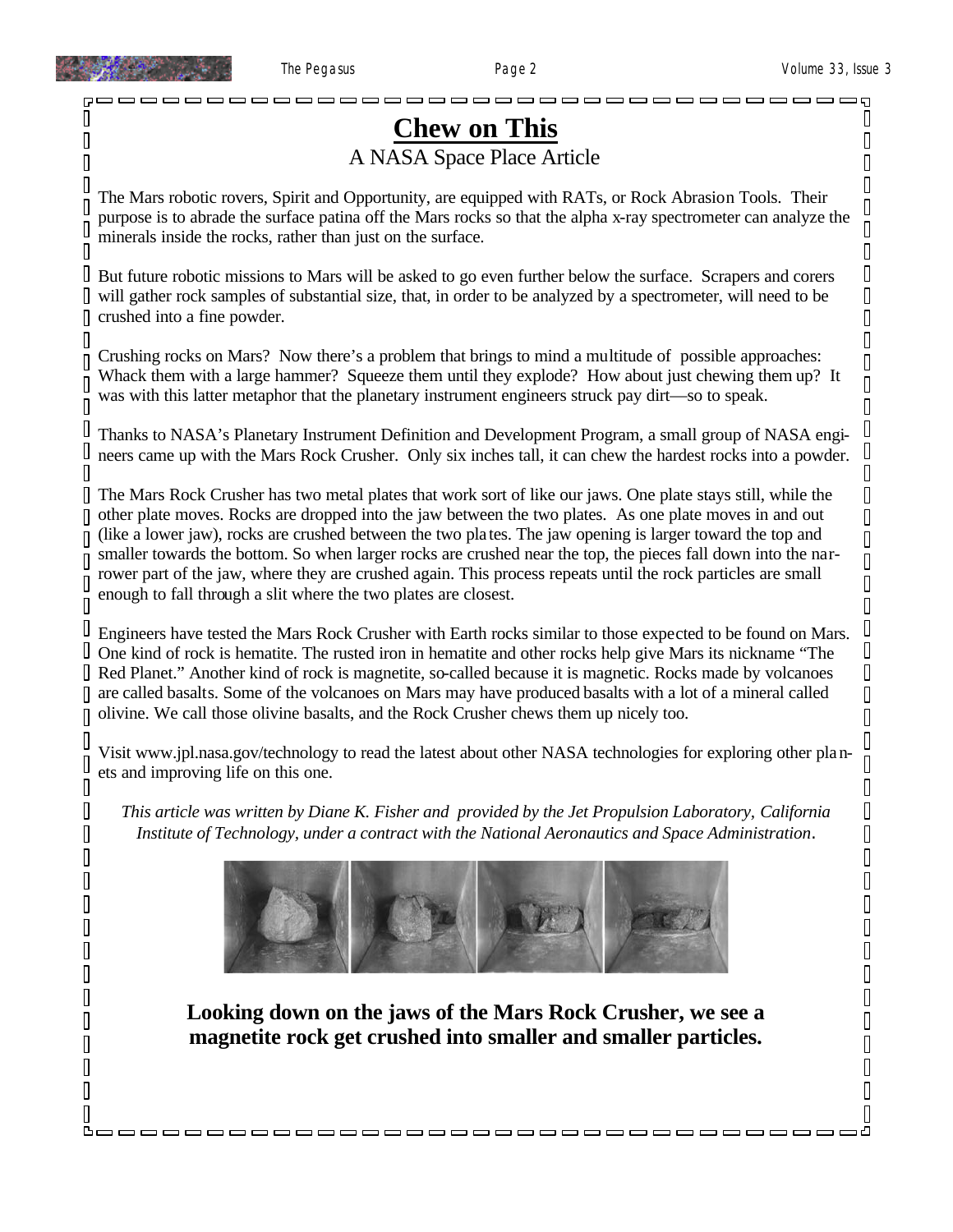

## Mythology of the Night Sky—Antinous

Once upon a mythological time, the oracle prophesied great doom for the emperor. The only thing that would save the emperor was the death of the thing he most loved. Upon hearing this prophecy, the emperor's young servant, whom the emperor loved dearly, drowned himself in the Nile to save his master. His reward for such self-sacrifice was for his soul to be placed in the night sky, not as a constellation, but as an asterism! A very small, obscure asterism named Antinous. Where in the universe is Antinous? It's directly south of the star Altair. On some ancient star atlases, it is referred to as Ganymede. Two of the Arabic globes label four of the stars in Aquila as marking the distinguishing rhombus of Antinous. My source book doesn't even list the stars in this asterism. Personally I think the soul of such a self-sacrificing youngster deserved better! At the least, his own constellation!

### CALENDAR TIME ALREADY!!!

I just got the information in the mail from Kalmbach on the 2008 Deep Sky Astronomy wall calendars. The price this year has not gone up. It is still \$6.50 a piece. Please get your order to me as soon as possible. Unless I get a call from Lucy at Kalmbach, urging me to send in our order quickly, I will again place our order after the September meeting.

The 2008 calendar has the following photos: The Orion Nebula, Planet Orbits Epsilon Eridani, Star Cluster NGC 346, Starburst Galaxy, Gemini North Observatory in Hawaii, Spiral Galaxy M101, The Celestrial Mandrill (NGC 2467), The Milky Way, Hercules Galaxy Cluster, Cometary Globule, Star Forming Region and Crab Nebula.

Due to the increase in postage, if you receive your calendars in the mail, it would be appreciated if you could reimburse the club for the postage. Thank you so much!!!

### Good News from Sky Publishing!!!

Here is some good news from Sky Publishing. No, they are not going to reduce the subscription price. That's wishful thinking! However, if you are already taking advantage of the discount by renewing through BCAAS, you can now renew by contacting Sky Publishing directly and sending your money to them without using me as an intermediary. And you *still* get your club discount.

Club members can now renew directly via mail or phone. You will not need to validate that you are a club member because they already have that info on file. If you wish to renew by phone, the number is 1-800-253-0245.

This is not mandatory. If you still wish to renew by giving me the money, that is fine. Renewing directly with Sky Publishing is just an option that you never had before.

This does **NOT** apply if you are beginning a subscription or renewing through BCAAS for the very FIRST time. You still need to subscribe the first time through me to get your name into their files as qualifying for a discount.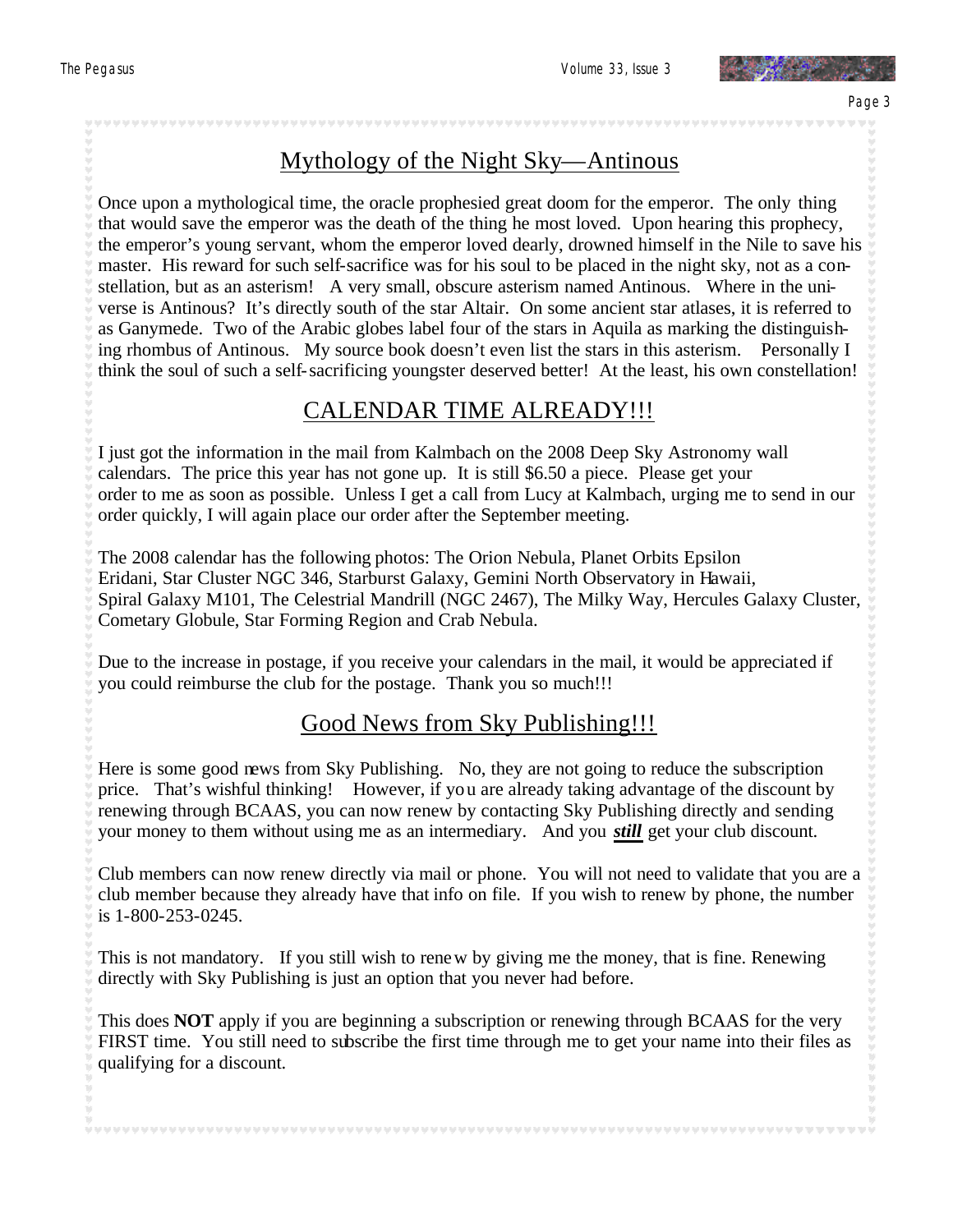

## **BCAAS Award Winners** for the **2007 - 55th Reading-Berks Science and Engineering Fair**

By Michael Bashore

This year, BCAAS decided to award two \$50 checks to the top Astronomy related projects in the Junior and Senior divisions at the science fair. We also gave out invitations contact BCAAS to receive a one-year membership to other students that had projects that were astronomy rela ted and did not win the main BCAAS award. As in the years past, astronomy related projects were hard to find. I found only two other projects in the Junior division that were given invitations.

Joseph Feeg, an 8<sup>th</sup> grade student at the Oley Valley Middle School received the \$50 award for the Junior division, which consists of grade 6 through 8 science projects. His project was entitled "How does Light Pollution Affect the Berks County Night Skies."

 Joseph used a very interesting way of determining the light pollution from 5 locations in Berks County. His procedure was to visit each location, wait 5 minutes for eyes to adapt, look through a toilet paper tube and count the number of stars. He would take 20 sightings then add all the numbers together from the site and divide by 20 and multiply by 99.2 (amount of tubes it would take to view the entire sky. The sites in ranking from most light pollution to least are as follow; Reading was ranked the worst light pollution site (duh), Temple was second, Rural Womelsdorf, third, Pleasantville, fourth, and finally, French Creek had the least light pollution.

My thoughts about Joseph's project are, what are the factors in bringing him to do this study? Was he interested in Astronomy? Are his parents into astronomy? Or did he know that there was a check waiting for him at the Science Fair if he did a nice astronomy related project? Unless he joins the club, I will never know.

The Senior Project that I found was as close to "astronomy related" as I could find. Seth Fisher, a tenth grade student at The Kings Academy created a project named, "Electromagnetic Propulsion". The experiment was to build an electromagnetic shooter, using spools wrapped with wire, and hooked to an electric source. The spools were slid over a PVC tube end to end and each spool's wire was connected to a terminal point on a circular hand crank dial. A metal ball was placed in one end of the tube and the hand dial was turned to energize each spool in succession. The experiment did not work. There could have been a number of problems with the set-up and procedure for Seth's experiment. I did not delve into the projects written process and procedures enough to come close to answering the question as to why it would not work. I wonder if Seth has since determined where his set-up or hypothesis went wrong.

Anyway, BCAAS did not have anyone available to present the awards checks to the winners. So, the Science fair committee presented checks to the two winners. I'm not sure if the winners showed up at the presentation ceremony. At last year's award ceremony, I showed up to present and none of the 6 winners came to the event. I was a little peeved at that one. Hopefully, the winners will forgive us for not attending and possibly come to see what we are all about.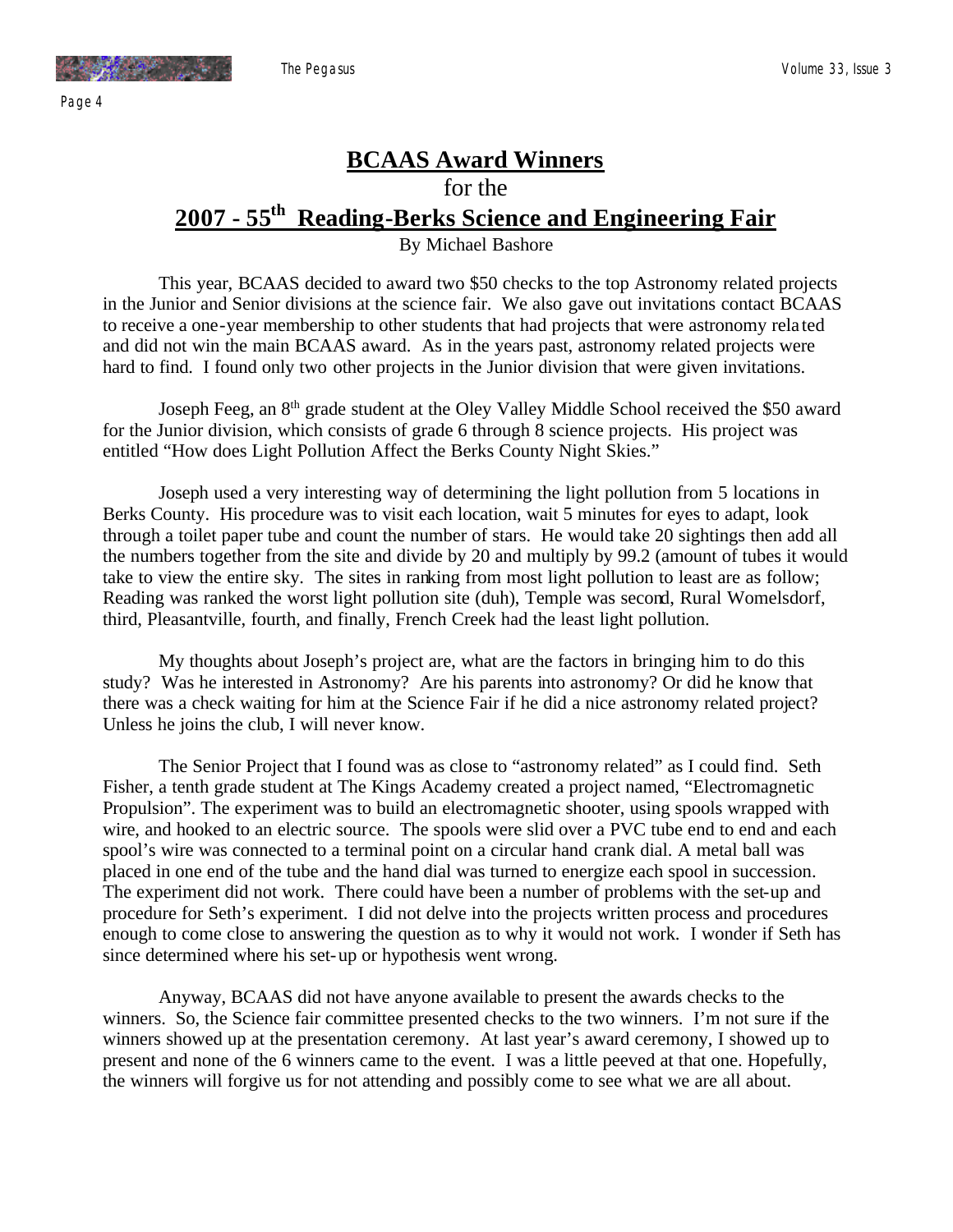

Page 5

**Endeavour Readies for August Launch**

Fresh off the success of STS-117, NASA is quickly gearing up for the shuttle's next visit to the International Station, the STS-118 mission, targeted for an Aug. 7 launch. The mission will deliver the S5 truss to the station and will mark the first flight of Mission Specialist Barbara Morgan, the teacher-turned-astronaut whose association with NASA began more than 20 years ago.

Processing for STS-118 continues at NASA's Kennedy Space Center in Florida. Orbiter Endeavour arrived inside the Vehicle Assembly Building on Monday after a short roll from the nearby Orbiter Processing Facility. In the assembly building's transfer aisle, Endeavour was lifted vertically, transferred to a high bay and attached to its external tank and solid rocket boosters. STS-118 will be the first flight for Endeavour since 2002.

On July 3, Orbiter Atlantis made its graceful landing at Kennedy Space Center mounted atop a modified 747 jetliner called the Shuttle Carrier Aircraft, officially concluding the STS-117 mission.